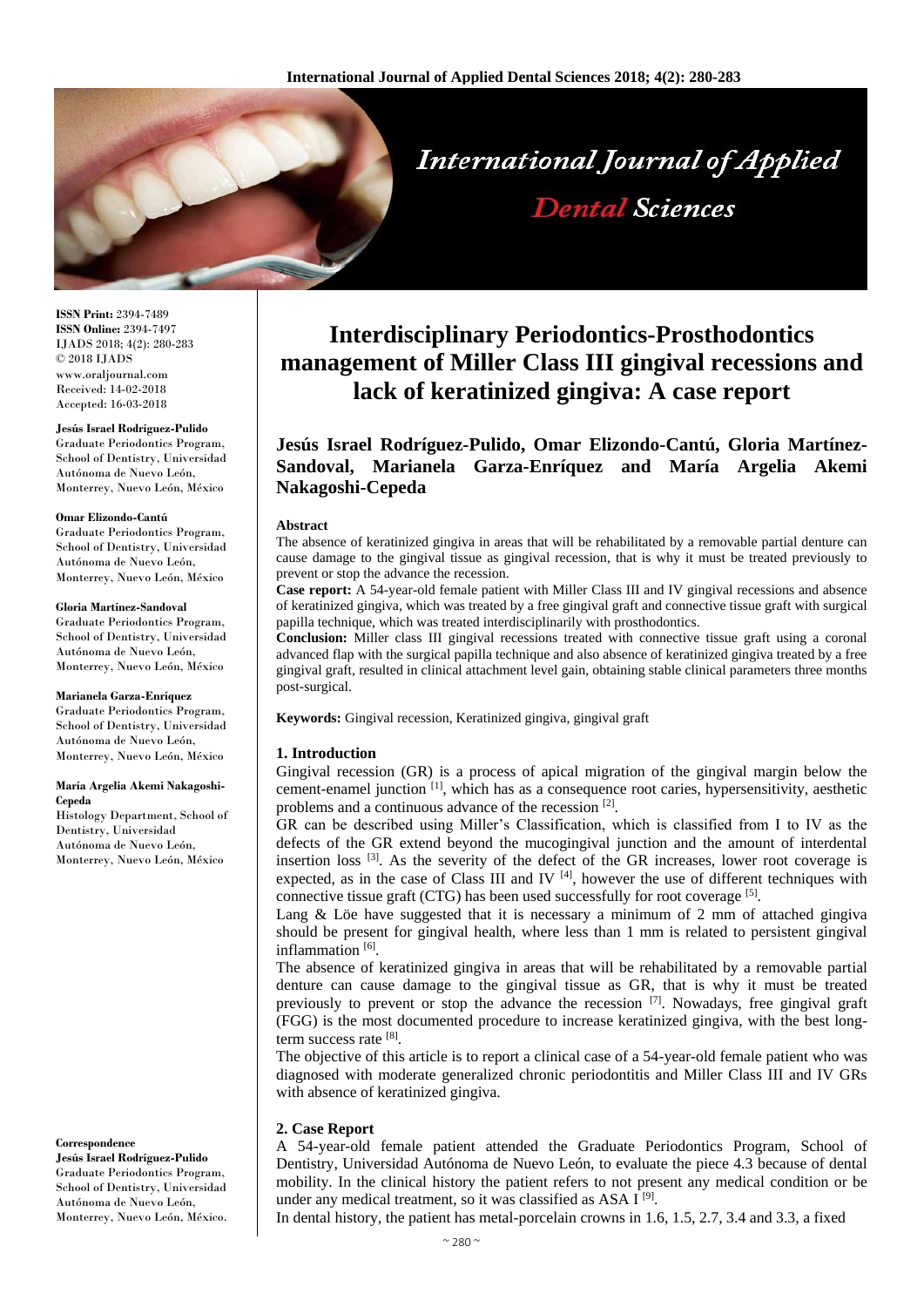partial denture in 4.3 to 4.5 from more than four years ago, also has free-metal inlays in 2.5 and 2.6 from more than five years ago and also received periodontal treatment about four years ago. At the intraoral physical examination the patient presents dental bacterial plaque and calculus, gingival inflammation, probing depth of 5 to 7 mm located in the posterior segment of the upper arch and localized probing depth of 8 and 15 mm with purulent exudate in the piece 4.3 and 6 to 7 mm in 4.5 with grade III mobility and also probing depth of 7 mm in 3.4. It also presents multiple GRs, noncarious cervical lesion (NCCL) in 1.2, and absence of keratinized gingiva from 3.2 to 4.2 (Fig. 1).

In the radiographic analysis generalized moderate horizontal and advanced located in 2.7, 3.4 and 4.3 bone loss was found (Fig. 2). Due to the clinical and radiographic findings, it was diagnosed as generalized moderate chronic periodontitis and advanced located in 2.7, 3.4 and 4.3, mucogingival deformities around teeth: Miller Class III GR in 1.7, 1.6, 1.2, 2.1 - 2.6 and Class IV in 2.7, 3.2 - 4.2 and mucogingival deformities and conditions around edentulous ridges: Horizontal and vertical deficiency of the alveolar ridge in quadrants III and IV  $^{[10]}$ .

After the diagnosis, the hygienic phase was carried out, which consisted in scaling and root planning, and the instruction of oral physiotherapy with soft bristle brush, dental floss and interproximal brush. In addition during this phase the dental extraction of the piece 2.7, 3.4, 4.3 and 4.5 was indicated with the placement of an immediate partial denture and an acrylic provisional in 1.6 because it was extruded and badly adjusted. Subsequently, the patient was re-evaluated four weeks later, where loss of clinical attachment level (CAL) and remission of the periodontal pockets were found, however due to the absence of keratinized gingiva and GRs, a FGG of 3.2 to 4.2 was indicated and CTGs in 1.2 and 2.2 with the surgical papilla technique [11].

The FGG was carried out two millimeters below the gingival margin, from distal line angle of 3.2 to the distal line angle of 4.2, a total-partial-total thickness flap was reflected, a graft of 21x7 mm was taken and sutured with simple sutures on the coronal and lateral part of the graft and with suspensory sutures to adapt the graft using 5-0 chromic catgut (Fig. 3). Were prescribed oral intake 400 mg of ibuprofen every six hours for seven days, and chlorhexidine at 0.12% every 12 hours for 15 days. The patient received the postoperative instruction in writing and the sutures were removed after fifteen days.

GRs of 1.2 and 2.2 were treated by surgical papilla technique, however, because they presented a Winter and Allen Class II NCCL in 1.2, a composite was placed one day before surgery. Prior to the incisions, scaling and root planning were performed, posterior incisions were made from the distal line angle of 1.3 to the mesial line angle of 1.1, as well as the mesial line angle from 2.1 to the distal line angle of 2.3, a partial thickness flap was reflected and the papillae were deepithelialized, later a 10x8 mm graft was placed in each recipient site which was taken as a FGG and was deepithelialized  $[12]$ , the graft was sutured with simple sutures using chromic catgut 5-0, subsequently the flap was coronally sutured by suspensory sutures with vicryl 4-0 (Fig. 4). Were prescribed oral intake 400 mg of ibuprofen every six hours for seven days, and chlorhexidine at 0.12% every 12 hours for 15 days. The patient received the postoperative instruction in writing and the sutures were removed after fifteen days.

It was revalued at six weeks, where CAL gain was found in 1.2, 2.1 and 2.2, an increase in the keratinized gingiva of 3.2 - 4.2, in addition to a good control of dental bacterial plaque (Fig. 5), so that it was indicated to perform periodontal maintenance every three months and continue with the indicated prosthodontic treatment (Fig. 6).

## **3. Discussion**

A systematic review from the AAP Regeneration Workshop has suggested that the treatment of radicular coverage in Miller Class III GRs is ideally by CTG<sup>[13]</sup>. Some studies have suggested that tunnel technique offers up to 82% of root coverage in Miller class III GRs after one postoperative year; however these results were based on multiple Miller Class III GRs, where unlike in our study, we found a good range of root coverage a coronal advanced flap with surgical papilla technique in unitary recessions [14] .

Winter and Allen described a treatment protocol for NCCLs associated with GRs, based on surgical and restorative procedures [15] . In the clinical case described above, the methodology suggested by Winter and Allen was followed to achieve full coverage of cervical defects, performing a coronal advanced flap using surgical papilla technique and CTG, and because it was a Miller class III GRs and Class II NCCL was placed a composite restoration prior to grafting, achieving CAL gain.

The use of a removable partial dentures in areas with absence of keratinized gingiva increases the level of gingival inflammation in the areas covered by the prosthesis and under the arms and hooks of the abutment teeth, possibly causing a GRs or increasing it in the case that previously exists [16].



**Fig 1:** Initial Clinical Photographs.



**Fig 2:** Periapical radiographs.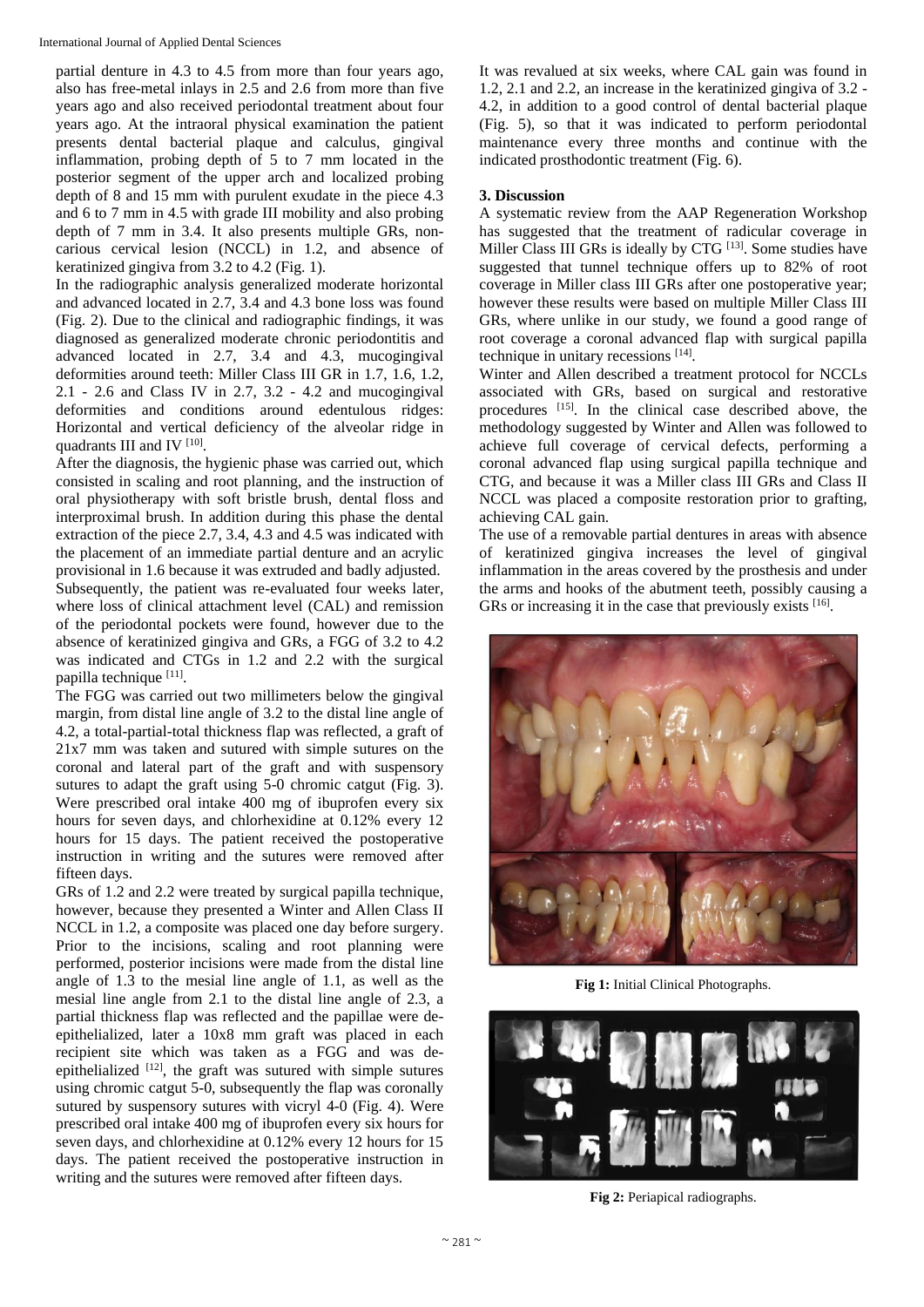International Journal of Applied Dental Sciences



**Fig 3:** FGG from 3.2 to 4.2. a) Initial clinical photograph, b) Design of incisions, c) Incisions, d) Graft test, e) Graft sutured in the recipient site, f) 21 days of healing.



**Fig 4:** CTG with surgical papilla technique. a) Design of incisions, b) Graft suture by simple sutures, c) Suture of the pedicle with suspensory sutures, d) 14 days of healing.



**Fig 5:** Final clinical photographs, showing an increase in keratinized gingiva in the anteroinferior segment and CAL gain in 1.2, 2.1 and 2.2, as well as an increase in the thickness of the gingival biotype.



**Fig 6a):** Initial clinical photograph, b) Final clinical photograph with partial denture at three months post-surgical.

# **4. Conclusions**

In this clinical case of a patient with Miller Class III GRs treated with CTG using a coronal advanced flap with surgical papilla technique and also has absence of keratinized gingiva, treated by a FGG was obtained CAL gain, obtaining stable clinical parameters at three months post-surgical.

## **5. Acknowledgments**

Acknowledgments to CONACYT for the scholarship granted, and to Dr. Mauricio Villarreal and Dr. Iván Monsiváis-Hernández for their collaboration in the clinical case.

# **6. References**

- 1. Panda S, Del Fabbro M, satpathy A, Das AC. Pedicle buccal fat pad graft for root coverage in severe gingival recession defect. J Indian Soc Periodontol. 2016; 20(2):216-219.
- 2. Agarwal C, Gayathri GV, Mehta DS. An innovative technique for root coverage using pedicle buccal fat pad. Contemp Clin Dent. 2014; 5(3):386-388.
- 3. Cheng GL, Fu E, Tu YK, Shen EC, Chiu HC, Huang RY, Yuh DY *et al.* Root coverage by coronally advanced flap with connective tissue graft and/or enamel matrix derivative: a meta-analysis. J Periodontal Res. 2015; 50(2):220-230.
- 4. Pereira AG, Teixeira DN, Soares MP, Gonzaga RC, Fernandes-Neto AJ, Soares PV. Periodontal and restorative treatment of gingival recession associated with non-carious cervical lesions: case study. J Int Acad Periodontol. 2016; 18(1):16-22.
- 5. Deepa D, Arun Kumar KV. Clinical evaluation of Class II and Class III gingival recession defects of maxillary posterior teeth treated with pedicle buccal fat pad: A pilot study. Dent Res J. 2018; 15(1):11-16.